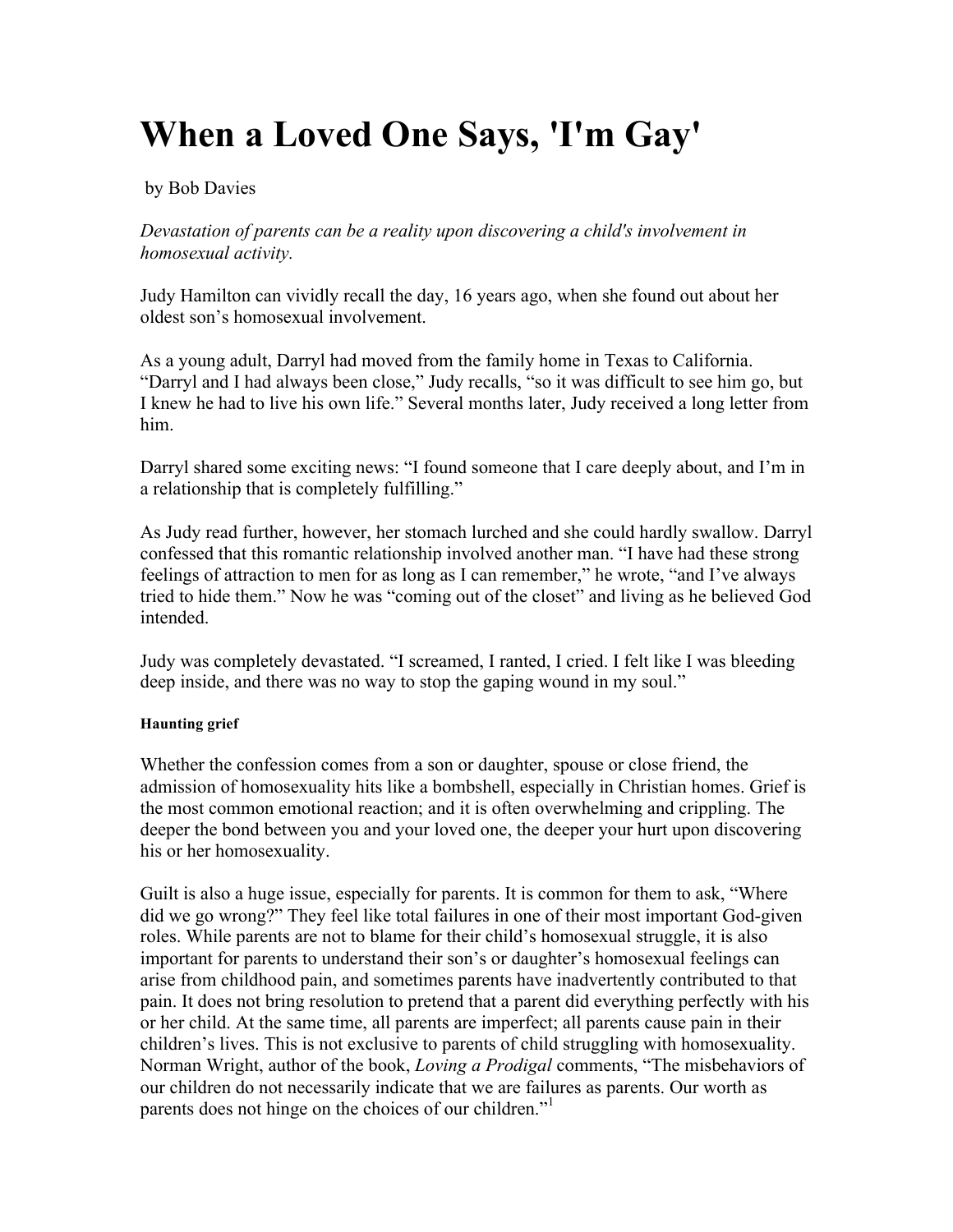Parents are not responsible for what they cannot control. For example, they cannot control their child's temperament. They cannot control their child's perception. They cannot control their child's temptations, or their child's responses to those temptations. And they cannot control their adult child's moral behavior. That, perhaps, is the hardest issue for some parents to face: the loss of control. Some parents spend years trying to regain control. They manipulate, they threaten, they yell. Ultimately, nothing works. The child is still involved in homosexuality.

Parents can easily get stuck in the "if only" syndrome: "If only I had been a better parent … If only I had become a Christian earlier in life … If only I had lived my faith more consistently … If only I had guessed what was going on earlier…" The list is endless. These types of thoughts can be tough to overcome. Obsessing over the past is not going to change anything. Parents must move forward, with God's help.

Anita Worthen, co-author of the book, *Someone I Love is Gay*,<sup>2</sup> was a single mom during her 20s and 30s. She realized that her sins as a teen had led to a less than ideal situation for her son. So, she went to him and asked for his forgiveness. She did what she could to make the situation right. As she saw her son pursuing other men who were 20 years older, she knew that he was searching for a father's love. She felt horrible, but she could not undo the past. She had to renounce the condemnation and accept the Lord's forgiveness for her own past.

# **Key Issues to Face**

There are some key issues that parents have to face to successfully "move beyond" the paralyzing, grief-stricken state of having a gay child.

The loss must be faced.<sup>3</sup> Having a gay child entails the loss of future dreams, loss of control, loss of security, and loss of relationship, to name a few. These multiple losses trigger a grief reaction that can last for months or even several years.

Even if your child comes out of homosexuality, you will always live with the reality that your child has struggled in this area, that something profoundly wrong has occurred in his or her life that will leave a scar—even after healing. You will never see them in quite the same way again. And, in that sense, the way you look at that person has changed forever. This is a loss of great magnitude.

A profound, thought-provoking book on grief is *A Grace Disguised: How the Soul Grows Through Loss* by Gerald Sittser.<sup>4</sup> In his book, Dr. Sittser describes the anguish of losing three of the most important people in his life one night in a terrible car accident involving a drunk driver going 85 mph who veered into their lane on the highway. In one blinding crash, Gerald lost his mother, his wife and his young daughter.

In the following days and weeks, Sittser went through the shock, the horrifying emotional pain and the crushing grief of his loss. He felt engulfed in a great darkness for months. Eventually, however, the darkness began to lift. The "sunrise" began to be felt and his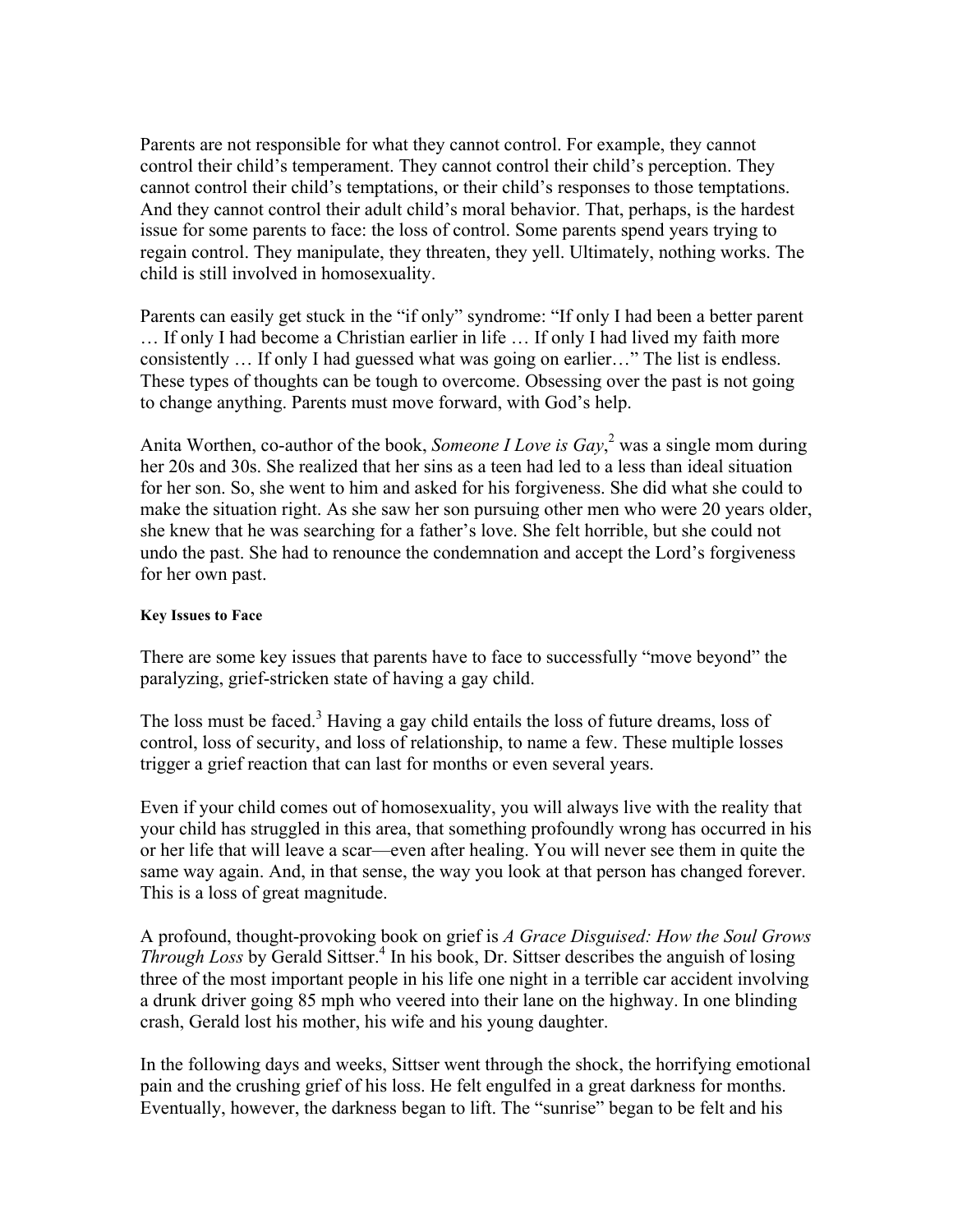emotional state returned somewhat to normal. However, three years after the accident, Sittser wrote these profound words:

"Recovery is a misleading and empty expectation. We recover from broken limbs, not amputations. Catastrophic loss by definition precludes recovery. It will transform us or destroy us, but it will never leave us the same. There is no going back to the past, which is gone forever, only going ahead to the future, which has yet to be discovered. Whatever that future is, it will, and must, include the pain of the past with it. Sorrow never entirely leaves the soul of those who have suffered a severe loss."

It is necessary to face the pain. Live through it, rather than run from it. Do not avoid it. Do not feel guilty about it. Do not quote Scriptures to push it away prematurely. Some of the healthiest parents have grieved the deepest over this tragedy of having a gay son or daughter. Some of them have been incapacitated for months following this discovery. Most worrisome are the ones who are "back to normal" after three weeks. They have not yet even faced the reality of this situation.

# **What causes homosexuality?**

One of the biggest questions for parents and spouses is, "Is this my fault?" This gets down to the root issue of who is responsible for my gay loved one's struggles with his or her sexuality. There are three possible answers:

**Answer #1**—God is responsible. This condition is genetic—so God caused it, or at least, allowed it to occur. Blame God. It is His fault. Some evangelical Christian parents have actually thrown out their biblical convictions that homosexuality is sin. It is genetic, they rationalize, so my child had no other option. "I guess the Bible doesn't mean what I used to think it meant about this subject." This is a false answer.

**Answer #2**—The son or daughter is responsible. It is his or her choice. Again, this is an erroneous solution. People do not consciously choose to be gay, in the vast majority of cases. They become aware of homosexual feelings, often at puberty, just as you became aware of heterosexual desires and attractions. It infuriates gays and lesbians when you tell them, "You chose this. Now stop it!" This is also a false answer.

**Answer #3**—Homosexuality is the result of a combination of multiple factors, and parents may, or may not, have contributed in some way to their loved one's struggles in this area. To find answers, we must be willing to search for the truth, no matter where that search takes us. Are you willing to "walk in the truth," no matter what answers you find? Are you committed to the truth? Or, are you happy with false solutions because they are easier? They take away the guilt (or do they?). They "fix" the problem—at least, for now.

Anita Worthen realized that she had sinned against her son, Tony, by becoming an unmarried mom. Tony grew up without a father. He was drawn sexually to men about his father's age, and Anita saw the underlying dynamic: He was searching for the affectionate love from an older man that he never received from his biological, absent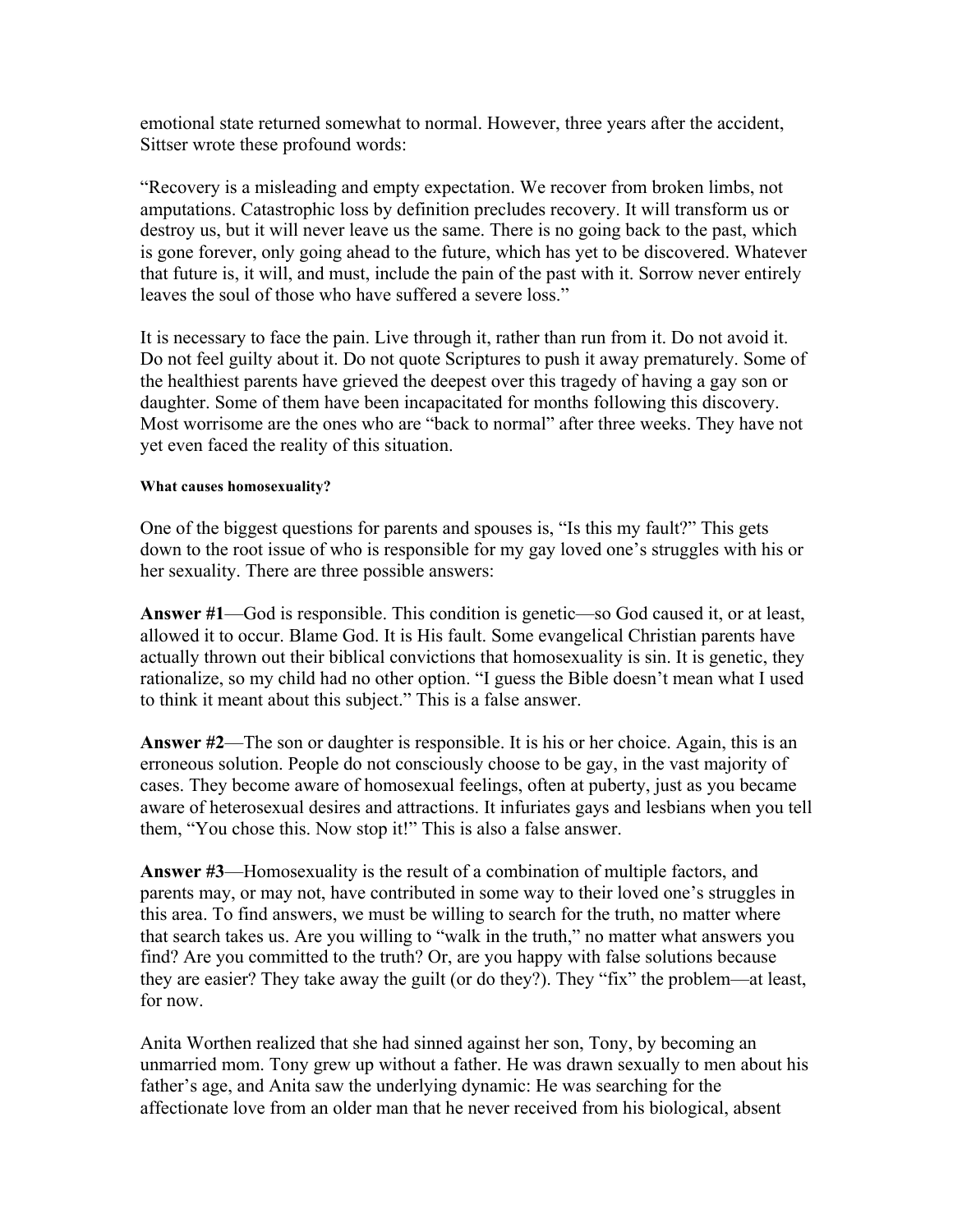father. Anita had to go to Tony and ask his forgiveness—talk about the real issues instead of covering them over with excuses, denial or silence.

There are several steps to a new breakthrough in relating with your gay son or daughter:

- 1. Seek God for the truth. Ask Him, "Are there choices I made in my past that were sinful, that I need to repent of, that I need to confess to my child? Do I need to ask my child's forgiveness?"
- 2. Go to your child and talk about it. You initiate the discussion, in a spirit of humility. Confess the truth: "Tony, I know that I made some wrong choices in my life that I believe have profoundly impacted you. You grew up without a father, and that was a result of my wrong choices. Can you forgive me?" Be vulnerable: "Are there specific incidents you remember where I offended you?"

If we may say a personal word to dads. Some sons can remember specific incidents of rejection or perceived rejection that cause them pain to this day. By going to your son, you avail the opportunity for him to release that pain, so it no longer is hidden.

This is a key point to remember: Most often, it is your child's *perception* of the event—not necessarily the event itself—that shapes his or her pain. Most of a parent's words and actions were unintentional; a mother or father did not realize how they were impacting their child's life. In other cases, it was due to a parent's own brokenness. It has been said that we hurt other people out of our own hurt. For example, the boy who "never felt accepted by Dad." Maybe his father was athletic and appeared to favor his other son, who was a sports enthusiast. When another son came along and wanted to take violin, Dad laughed and called him a "sissy." The father was not intentionally trying to wound his son. And yet the child perceived the event as hurtful.

3. Based on your child's answers to your questions, take the next appropriate step: Ask for forgiveness if necessary. Explain your perception of the situation. *"I didn't realize how much I hurt you that day. Will you forgive me?*"

Today, an estimated one out of four households is somehow touched by homosexuality. Most Christians want to be a redemptive influence, but many wonder how to show Christ's love without appearing to condone the behavior.

# **Love without compromise**

Today, an estimated one out of four households is somehow touched by homosexuality. Most Christians want to be a redemptive influence, but many wonder how to show Christ's love without appearing to condone the behavior.

One woman contacted an "ex-gay" Christian ministry for guidance. "I am going to a family dinner, and a gay cousin is going to be there," she explained. "The family already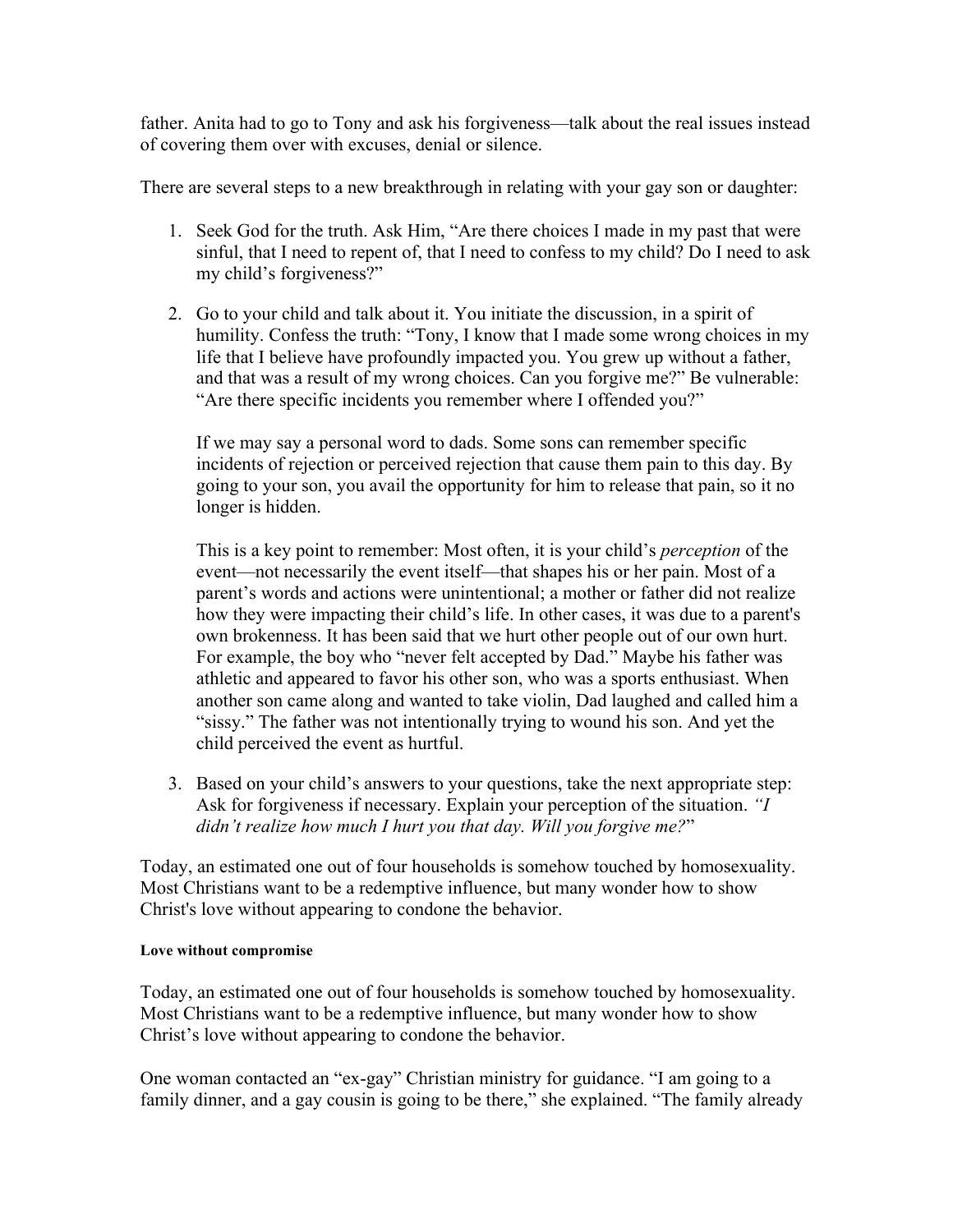thinks I'm a 'religious nut.' But I really feel that if I attend, I'll be compromising my Christian convictions."

After a few minutes of conversation, this woman admitted that most of her other relatives attending the dinner were unbelievers—not just the gay cousin. On previous occasions, she had never thought to cancel because of their sinful behavior patterns, and realized that her hesitation came from her personal feelings about homosexuality—not any biblical insights. She had to grapple with the realization that the Bible urges us to be a light where there is darkness, rather than hiding our witness from those who need it (See Matthew 5:16).

Sometimes, in thinking through a difficult family decision, it helps to take the word "homosexuality" out of the picture for a moment. For example, Janice was very upset because her daughter wanted to bring home her lesbian partner for the weekend. "What would you do if it was your son and a live-in girlfriend?" another mother asked her. Janice thought for a moment. "I'd welcome them both, but not allow them to share the same room," she answered finally, then smiled as she saw the answer to her dilemma. We do not need to treat the person involved in homosexuality any differently from other family members caught up in other immoral behaviors.

In our discomfort, it is hard to remember that our child's gay friends and lovers are not the enemy. They are hurting people who need God's love. A surprising number of them have been exposed to Christian teaching, then abandoned their religious beliefs in adulthood. Some parents have seen their child's lover recommit his or her life to Christ, then become an influence for their child to also abandon homosexuality.

# **Witnessing to a gay friend**

In this era of gay rights, many of us know someone who is gay, whether a co-worker, neighbor or friend. We are often asked, "How do I witness to this person?" The answer is simple: The same way you share God's truth with anyone else. Here are some pointers.

# **See a person, not a homosexual.**

Your friend is a man or woman with complex fears, hopes and needs. Look beyond the "gay" or "lesbian" label to the whole person inside. Rather than seeing your friend as a homosexual, think of him or her as a person with a homosexual problem.

# **Be willing to listen.**

Often, an individual involved in homosexuality has been deeply wounded by wellmeaning but ignorant Christians. Many former homosexuals recall being in a gay pride parade and hearing shouted insults from church people standing on the sidelines. "Who would want to follow a God like the one they're displaying?" they wondered. It was not until sincere, kind and understanding Christians befriended them and took the time to get beyond their "pro-gay" facade. In time, they each were led to Christ.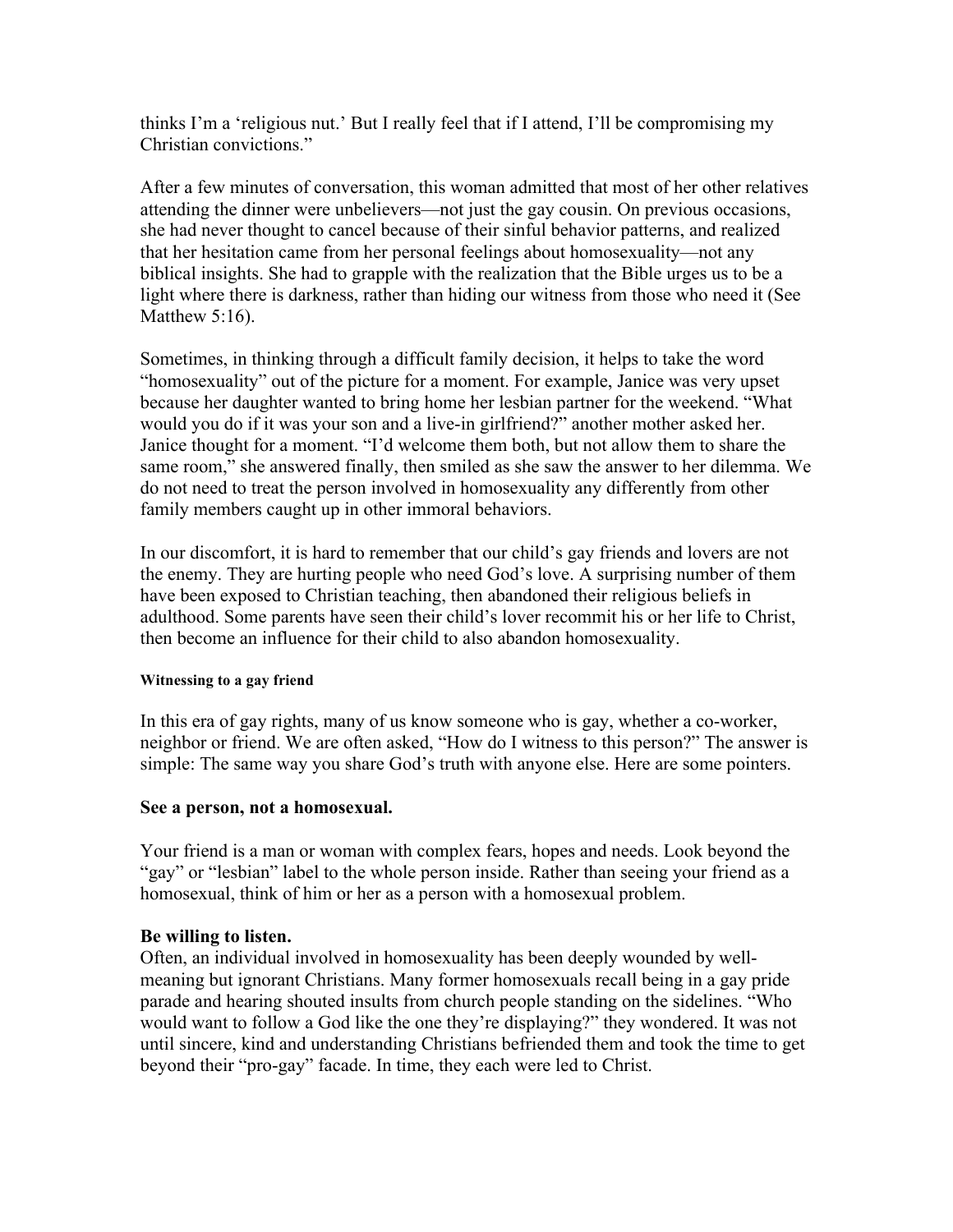# **Point your friend to Jesus, not to heterosexuality.**

Women or men caught in homosexuality cannot change on their own; they need the power of Christ working in their lives before the change will occur. Often, they have little motivation to change until God opens their eyes to His truths. As He begins the healing work in them, He will highlight areas in their life which must be surrendered to Him.

# **Do not expect to know all the answers.**

You do not have to become an expert on all aspects of homosexuality before you can be a godly influence on your gay loved one. When discussing the issue, it is okay to say you do not know, but you will find out and get back to them later. (Then do it!) God's love working through you will change his or her mind, not winning an argument.

# **Give hope for something better.**

Be the bearer of good tidings, not just the announcement that a certain lifestyle is sinful. Although the Bible is clear that homosexual practice is against God's pattern for humankind, 1 Cor. 6:11 gives clear evidence that gays can change. For more information about a global ministry that helps men and women overcome homosexuality, contact Exodus International, North America (P.O. Box 540119, Orlando, FL 32854; 888-264- 0877; www.exodus.to) For example, they have dozens of testimonies of men and women who have overcome homosexuality. You can then use those stories as discussion-starters in future conversations with your loved one.

# **Marriage and gay spouses**

Homosexuality also invades many Christian marriages. It is heartbreaking to counsel people who have either just found out that their spouse is gay, or they are dealing with the heartache of having a spouse desert the marriage for a homosexual relationship.

Sheila Hood had detected symptoms of a deep conflict in her husband's life since the beginning of their marriage. In public, Bill was usually calm and gentle. In the privacy of their home, he was a different person—often moody, withdrawn and violently angry. There were other signs of a hidden problem: the times he would slip his wedding ring back on his finger after returning from an especially late night in the city … the way his eyes met with those of men who were strangers … the preoccupation he had with his outward appearance that had nothing to do with pleasing his wife.

Sheila sensed a growing distance between them; so, finally, she confronted Bill. At first, he said nothing; he just stared straight ahead without expression. Finally, he confessed the truth: "There's something I haven't told you. I have this terrible battle raging inside of me all the time. It's not against you. It's just that I, well, it's just that I prefer to be with men."

"Do you mean intimately, sexually?" Sheila felt her heart crushing inside her. "Yes." Bill lowered his gaze toward the floor. "But until recently, it's just been the thoughts." Suddenly hot tears poured down Sheila's face as she realized that her husband had been guilty of adultery with other men. Eventually, after Bill refused to get help, the couple separated and later divorced.<sup>5</sup>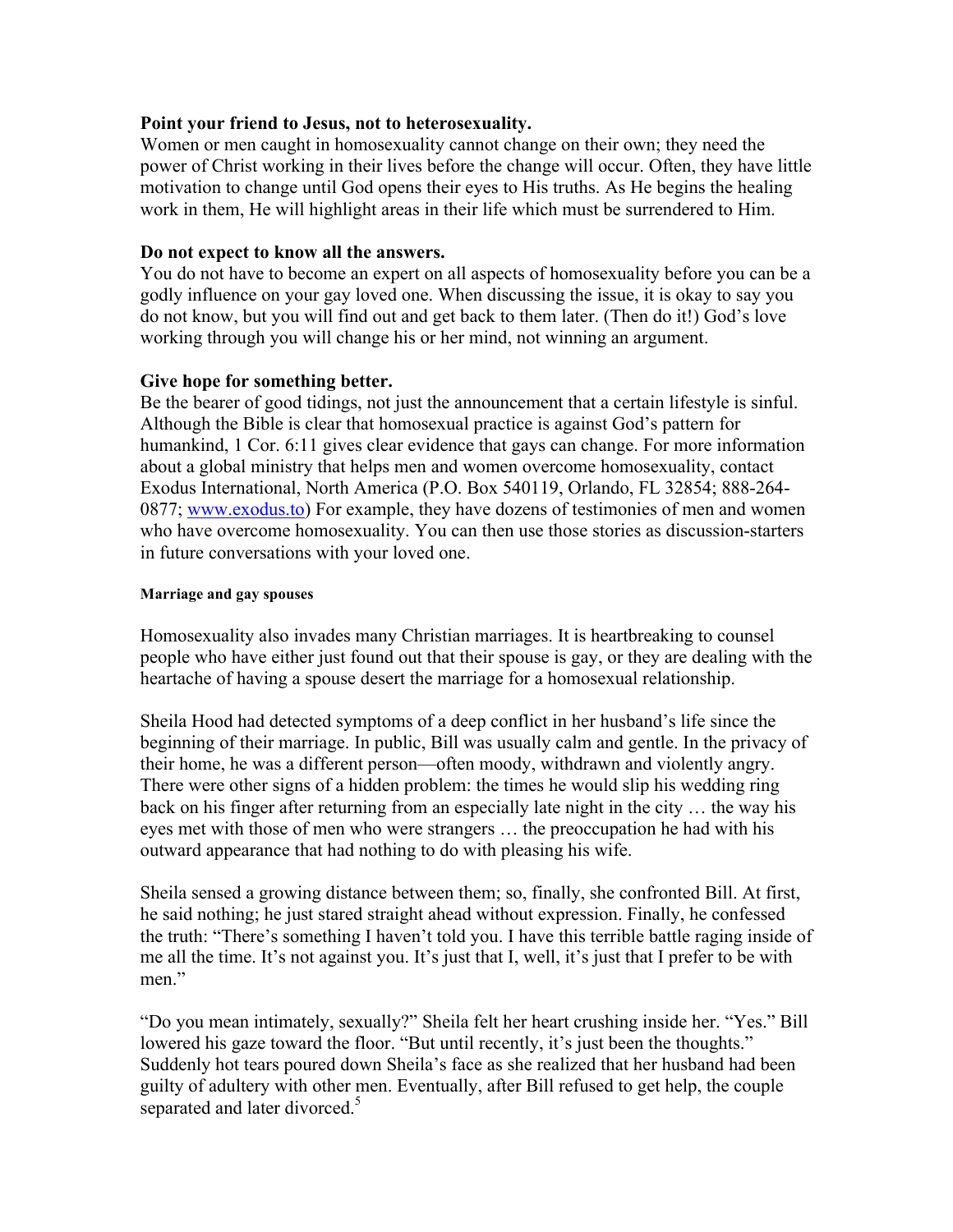# **Why do gays marry?**

A surprising number of homosexually-inclined individuals marry unsuspecting spouses. One Christian counselor who specializes in homosexual issues says that about one-third of his homosexual clients are married men. In a secular book, *The Other Side of the*  Closet,<sup>6</sup> Dr. Amity Buxton says that numerous studies reveal that about 20 percent of gay men and up to 35 percent of lesbians enter into heterosexual marriage.

There are many possible reasons: they may be seeking a "normal" life, or they think marriage will "fix" their homosexuality; they have a desire for social approval and acceptance; they feel pressured by family and friends; or they have a genuine desire for children. Whatever the reasons, the resultant problems in the marriage are not the straight spouse's fault. Usually he or she is an innocent bystander in an unfolding tragedy.

Most often, these middle-aged men and women have deeper unresolved issues from their past, such as childhood sexual abuse, which they have never dealt with. These hidden problems eventually surface, and then they manifest as inappropriate same-sex longings. The person does not know where on earth these feelings are coming from and, in today's "gay-affirmative" culture, wrongly assumes that the solution is to go out and have sex with a person of their own gender. After several experiences, these people are deceived into thinking that they have finally found the answer to these inner struggles, and they also conclude that they were gay all along—but just did not realize it. So, they take on a false solution to a very genuine problem. It is a total deception—and they lose their marriage in the process. Like parents, many spouses and ex-spouses are consumed with guilt. It is important to remember that, almost always, the homosexual problem pre-dated the marriage. The seeds of homosexuality are usually sown in childhood, even though they may not manifest until adulthood. In fact, there are an increasing number of middleaged men and women who are "coming out of the closet" and declaring their homosexuality. For some of them, there has been a hidden struggle going on for years. Some may have originally married in the hopes that their same-sex attractions would disappear—which rarely happens. If anything, the stresses of marriage can trigger even more temptations in this area.

# **What about after divorce?**

If divorce occurs and the spouse adopts an openly homosexual lifestyle, there are numerous issues to consider. Perhaps one of the most volatile subjects in regard to gay ex-spouses is the issue of child visitation. Christian parents are deeply concerned about the influence a gay parent might have on their children. What should you do?

First, realize that there are no easy answers. Work hard to promote an atmosphere of openness in your home so your children can communicate their questions and fears to you. Initiate dialogue with your children about the gay parent's homosexuality—age appropriate, of course. Depending on their ages and the frequency of visitation, your children may be forced to deal with adult issues, and they need your adult perspective. "Kids need to talk with parents about sexuality, sexual behavior and sexual morality," says Connie Marshner in her book, *Decent Exposure*.<sup>7</sup> "Many of us don't have healthy patterns of communication with our children, and many of us have never observed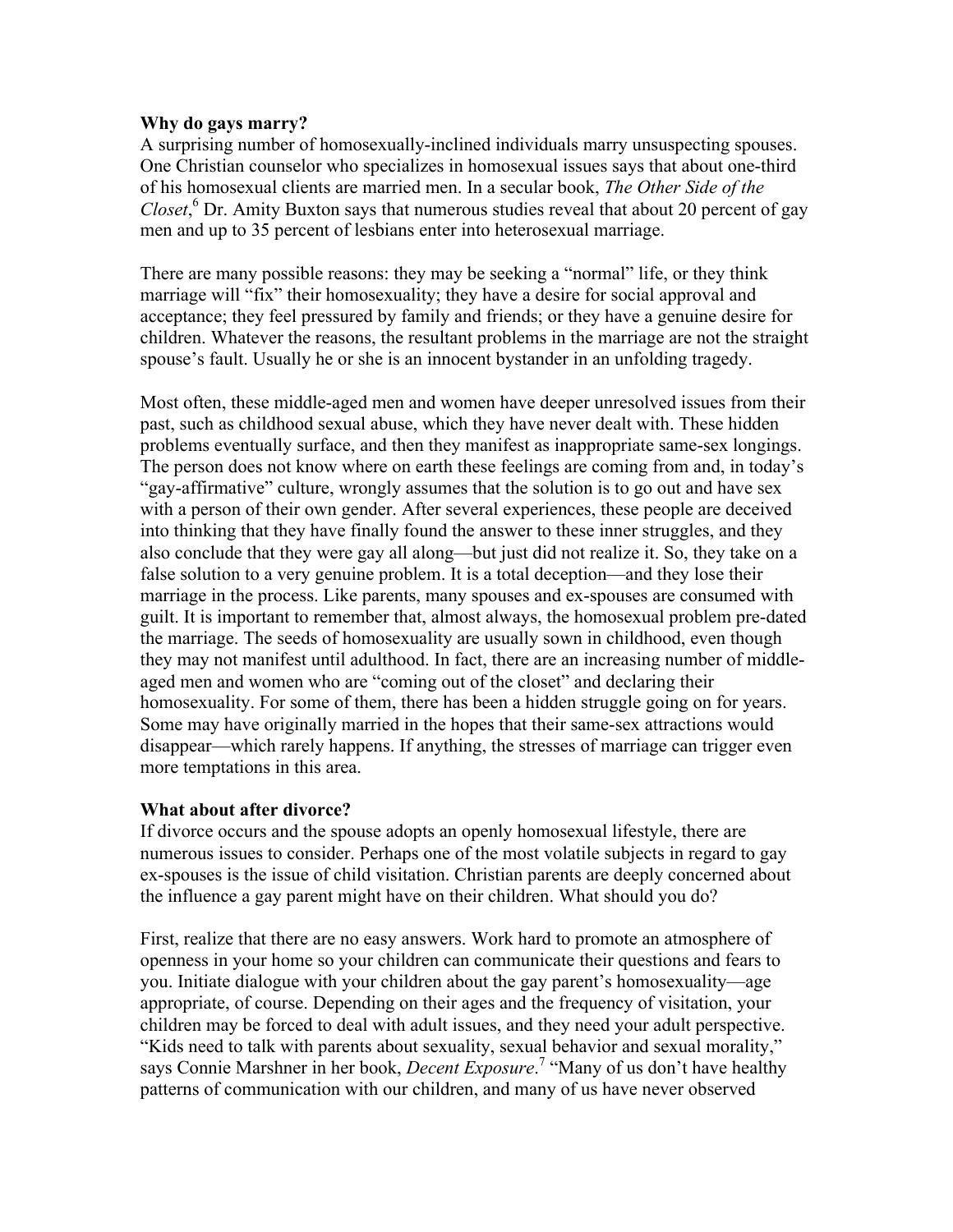healthy patterns of communication with children." She advises parents to seek specialized help if they do not know how to promote open communication with their young children.

Second, recognize your children's legitimate need for your ex-spouse. The parent-child relationship is not automatically severed by your divorce. Many gay parents have enormous love for their children, and one of their greatest fears is losing that relationship. Try to evaluate your ex-spouse's behavior and attitudes toward the children apart from his or her homosexuality. Is she affirming and affectionate toward them? Does he demonstrate financial commitment toward the family? Does she maintain discretion in being affectionate with a female partner in front of the children?

Pray daily for your child's emotional and spiritual protection. Homosexuality is not "caught" from a gay parent. In fact, an affectionate father decreases a boy's vulnerability to homosexual temptation—because homosexuality is based on a lack of same-sex affirmation. However, any ungodly influence can hinder a child's development. And some children with a gay parent experience periods of doubt about their own sexual identity. These doubts are reinforced by the modern media's mythical claim that homosexuality is genetic (and, therefore, something that can be inherited from a parent). As your children grow older, educate them about the realities of homosexuality and how it really develops. (Helpful resources are listed at the end of this article.)

#### **What to tell younger children**

Parents, even those who do well in sharing the usual "facts of life" with young children, can stumble in trying to address the topic of homosexuality. Children need their questions answered; in today's world, they are hearing about this subject from the early grade school years. The best strategy is to keep it simple. "Mommy, why are those two women holding hands?" a youngster may ask about a lesbian neighbor.

A possible answer: "Well honey, some people think that they should love each other like mommies and daddies do. But God didn't make two men or two women to love each other this way." Never lie; do not give out false information, even when homosexuality is occurring in your home and you are tempted to "cover" for the older sibling or spouse involved. Answer questions directly, again, giving information appropriate to the age of the child. Pray for wisdom, too. One Christian father prayed for God's perfect timing on telling his sons that their favorite cousin had embraced homosexuality. After this uncle's disclosure, his boys continued to love their cousin, and even changed their attitude. No longer were gays just "a bunch of faggots." Also be sure to convey compassion for those caught in sin, even while speaking disapproval of their behavior. Remember that your tone of voice and body language speak louder than words.

As a parent or spouse moves through his or her emotional responses to a gay loved one, they reach a place of healthy freedom when they stop taking responsibility for the other person's life. And they begin separating their identity and their feelings of guilt from their loved one.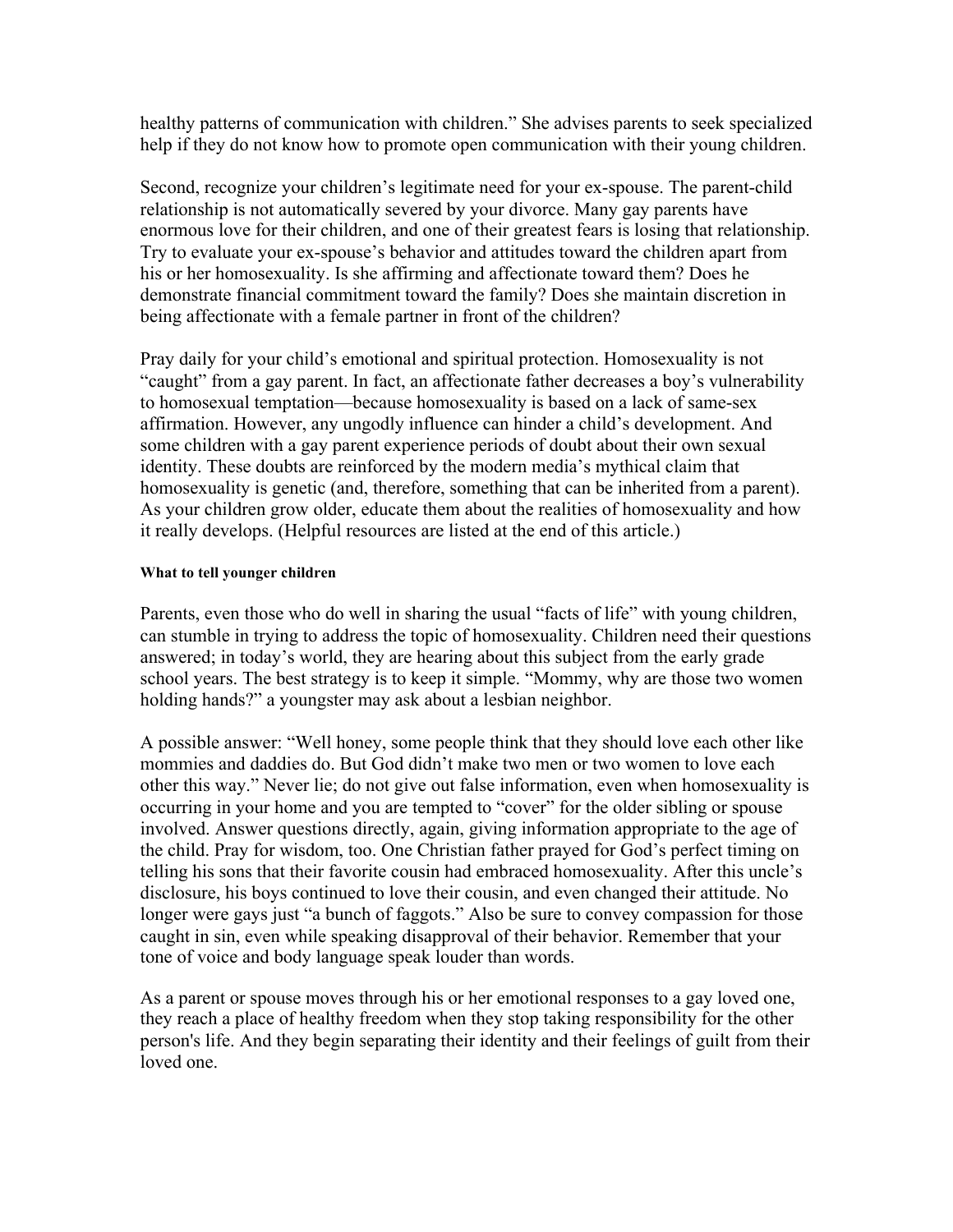#### **Influence—not control**

As a parent or spouse moves through his or her emotional responses to a gay loved one, they reach a place of healthy freedom when they stop taking responsibility for the other person's life. And they begin separating their identity and their feelings of guilt from their loved one. They begin to think less about "How does this person's actions reflect on me?" They begin to detach from them in the area of responsibility. The son or daughter, or spouse, must make his or her own choices in life, and a family member can influence—but not control—them.

#### **How to be a Positive Influence**

As Christians, we are to become role models of Christ, especially to our loved ones. We exhibit His character in many ways. In demonstrating humility. In taking the first step in reconciliation. In modeling repentance. In taking responsibility for our own behavior. These show, rather than tell, the other person what the character of Jesus Christ is like.

The other most important arena of influence is our prayers. God's Spirit can "wrestle" with that person whether they are next door or across the world. Here are some specific ways that you can pray:

- o Pray the "Hound of Heaven" will pursue your loved one relentlessly.
- o Pray the Lord will send caring and loving Christians into your loved one's life to act as Christ's ambassadors.
- o Pray the Lord will expose your loved one to the Gospel, and reveal to their heart who Jesus Christ is.
- o Pray, too, that God will give them the faith necessary.
- o Pray that God will convict your loved one of his or her sin. (God's ultimate goal is not punishment, but repentance.)
- o Pray that your heart will remain open to your loved one so you can be a channel of God's grace.

There are thousands of "ex-gay" men and women who bear testimony to the power of prayer and a loving witness for Christ in their lives.

Tom Cole, now happily married with four children, remembers how the witness of a Christian co-worker changed the whole direction of his life. He was 26 at the time, and had been involved in dozens of gay relationships since the age of 19. He was despairing and lonely. Then he met a woman named Rosie, a waitress at the restaurant where Tom was a cook. Tom was flagrant about his homosexuality, and Rosie was equally outspoken about her Christian faith.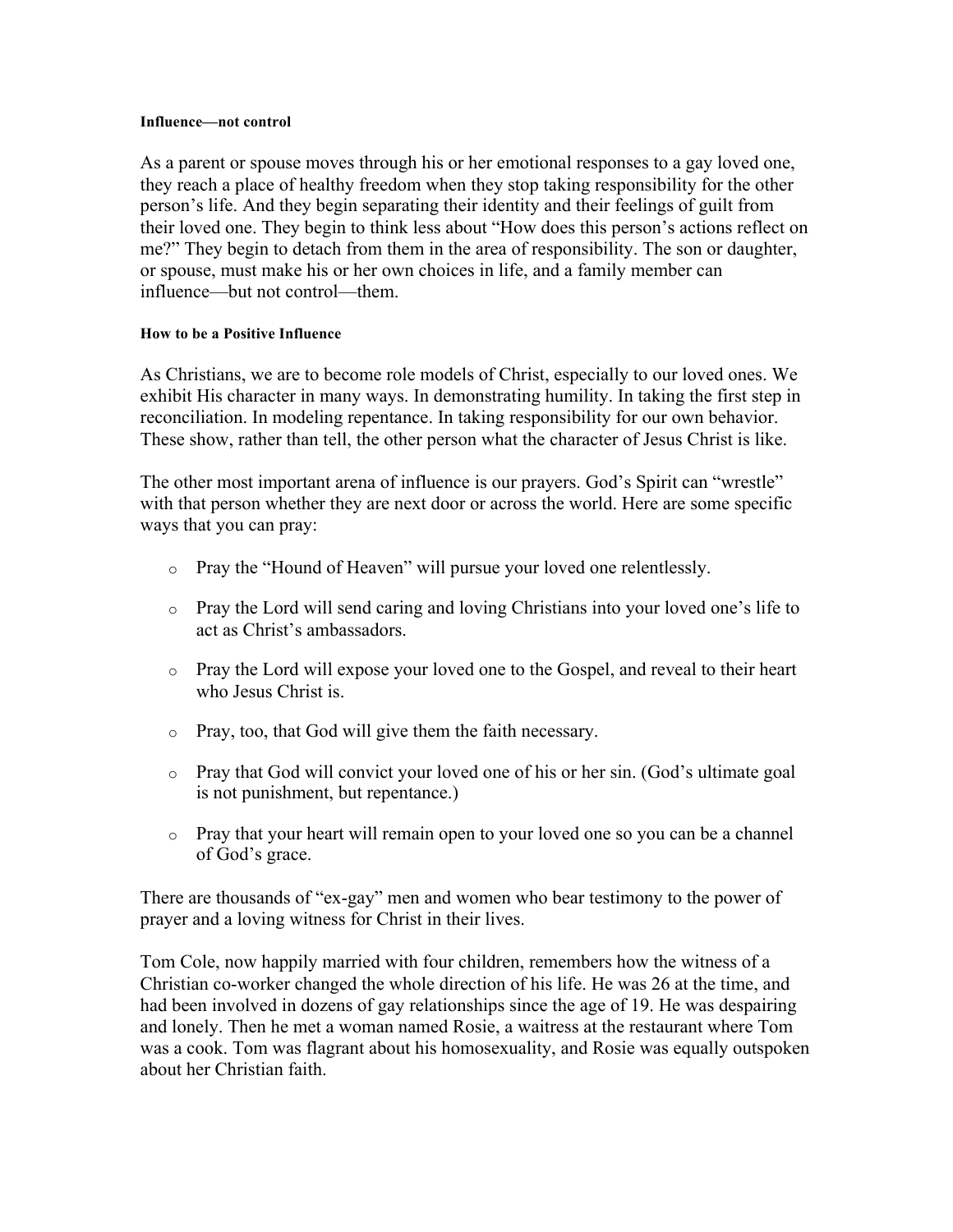One night as she was leaving work to go home, Rosie told Tom, "My husband and I will be praying for you." Tom was shocked. "You pray for me?" "Yes," Rosie said, "We pray for you every night." As she went out the door, she added, "Tom, I love you. I just want you to know that I love you."

Tom recalls the impact of her words: "The words ripped my heart open. I knew she was speaking the truth. I knew she loved me. All the years of hurt and pain and hardness were suddenly broken open. The wall I had erected in my heart was blasted down. I began to cry as the realization of what she'd said hit me. I ducked under the counter so she couldn't see me crying. I knew at that moment that whatever it was she had, I wanted it too $\cdot$ <sup>38</sup>

Several weeks later, Tom went to church with Rosie and her husband and accepted Christ. They discipled Tom as a new believer. His early days as a Christian were not without serious challenges, Tom admits: "They saw me stumble and fall and then watched God pick me back up. They saw me come to Bible study and prayer meetings at their home drunk or high. But through it all, they walked with me; they prayed for me; they showed me God's truth in Scripture. I would not be alive today if it weren't for the witness of this beautiful woman in Christ."<sup>9</sup>

#### **"Debating the Scriptures"**

Some people who are struggling with homosexuality may wonder if there is a loophole in the scriptural arguments against it. Maybe God does not really condemn this activity. Maybe there is some way that I can combine my Christian beliefs with a gay identity. This is the position of the "pro-gay Christian" movement, which has become increasingly strong in the last 35 years. Prior to the 1970s, it was largely unknown; today, its teachings are everywhere, even making inroads into evangelical congregations. For more information on this viewpoint, we highly recommend the book, *A Strong Delusion: Confronting the "Gay Christian" Movement* by Joe Dallas (Harvest House). This site also contains several articles written by Joe Dallas, just look under the "Theology" heading.

Joe was on pastoral staff at an evangelical church in southern California. He used to scoff at the local gay church when he drove by it—until he got ensnared in homosexuality and found himself visiting the local gay congregation to see what they really believed. He became caught up in this false theology for several years and was actually training to become a minister in the Metropolitan Community Church (MCC), which is a pro-gay denomination.

But as Joe got more and more involved in this movement, he began to see that there was an emptiness in his life. He could not quite put his finger on the problem, but he felt out of sync. One day he found himself watching a Christian television program, and he heard a sermon about the biblical perspective of homosexuality.

Joe began to have doubts about the direction of his life. "What if I'm wrong?" he wondered. "What if the Bible really does condemn homosexuality?" Soon he was back in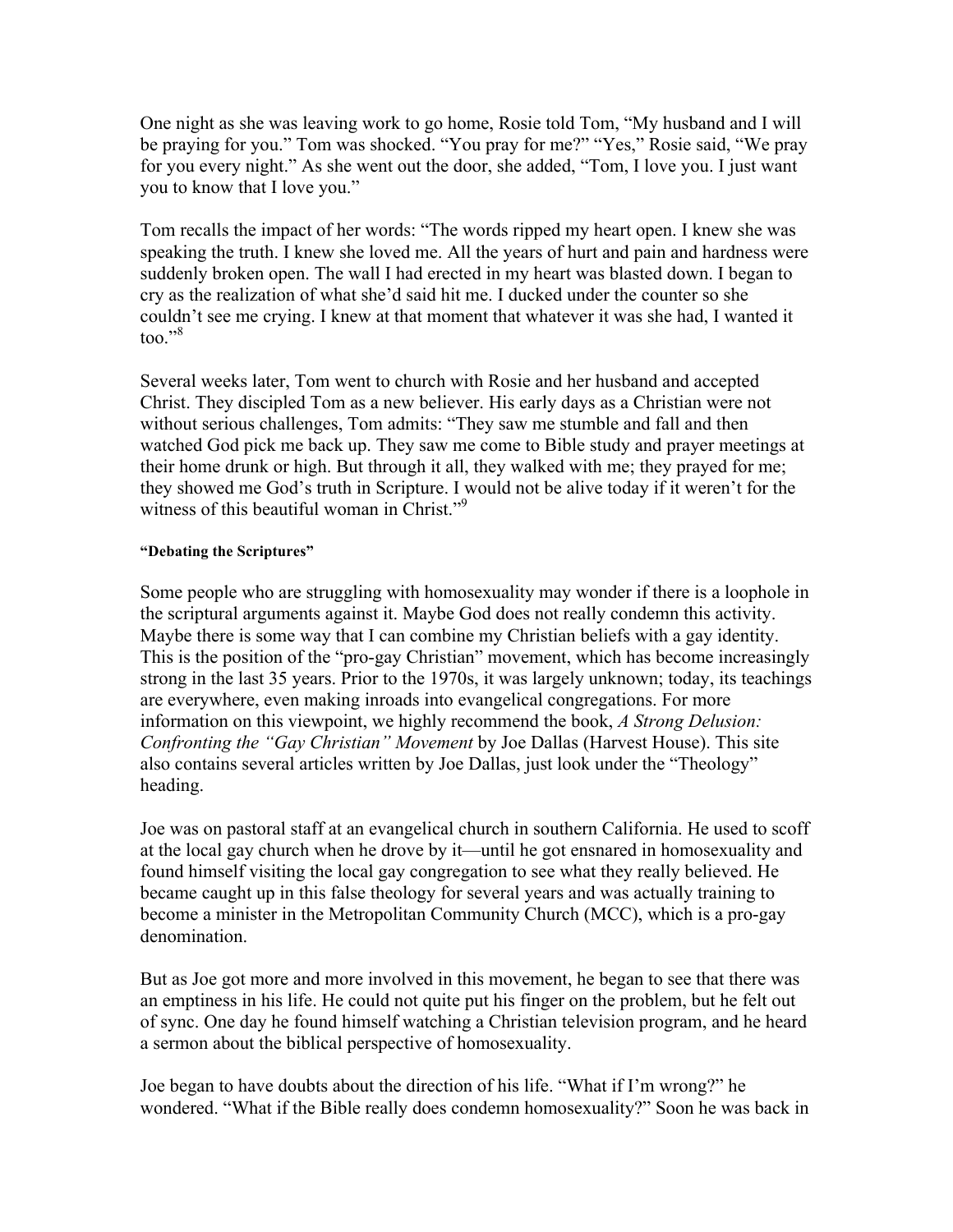fellowship with his old church friends, and God pulled him out of MCC. He left homosexual activities and eventually became the president of Exodus, a Christian ex-gay organization. Today, Joe speaks all over the world on the false theology of the pro-gay movement and how to counter its teachings.

# **Keep a "Big Picture" Perspective**

As you are counseling someone, remember to look beyond passages which address homosexuality. We need to examine the bigger biblical picture of what God intended for men and women. John was deeply involved in homosexuality. But after a few years, John found himself dissatisfied. He also had a major drinking problem from hanging out in gay bars every night. Then, he was befriended by a local pastor who was a regular customer at the copy shop where John worked. He didn't know why, but this pastor treated him with love and respect, even though John was obviously gay.

One day this pastor asked if he could visit John. "Can I come over to your house? There is something I want to share with you." John suspected that he was about to become this man's latest evangelistic project, but he agreed anyway. He was growing increasingly unhappy with his life, and decided maybe this pastor had something he should look into.

So, the pastor came to visit, and their conversation led right into a discussion of the Scriptures. But, instead of talking about Romans 1 or 1 Corinthians 6, this pastor began talking about the first two chapters of Genesis and God's original plan for men and women. Then the pastor read Genesis 1:26, "And God made man in His own image. In the image of God, He created him male and female." Then they read Genesis 2:18, "Then the Lord God said, It is not good for the man to be alone. I will make a helper suitable for him. And he created woman."

It was one of those divinely empowered moments when the scales fell off John's eyes. He realized that homosexuality was not God's intent for him. Within weeks, John became a Christian, and this pastor and his wife supported him in leaving homosexuality behind. Today, John is happily married with three children. His life shows me that the Scriptures can be very powerful. So don't stop at sharing that homosexuality is wrong; show a person what God's original intentions were.

In addition to this article, Focus on the Family has a booklet available entitled, *When a Loved One Says, 'I'm Gay'.* This resource can be ordered online at www.family.org, or call 1.800.A.Family.

# **REFERRALS**

Exodus North America P.O. Box 540119 Orlando, FL 32854 888-264-0877, in Orlando: 407-599-6872 www.exodus.to

National Association for Research and Therapy of Homosexuality (NARTH) 16633 Ventura Boulevard, #1340 Encino, CA 91436 818-789-4440 www.narth.com